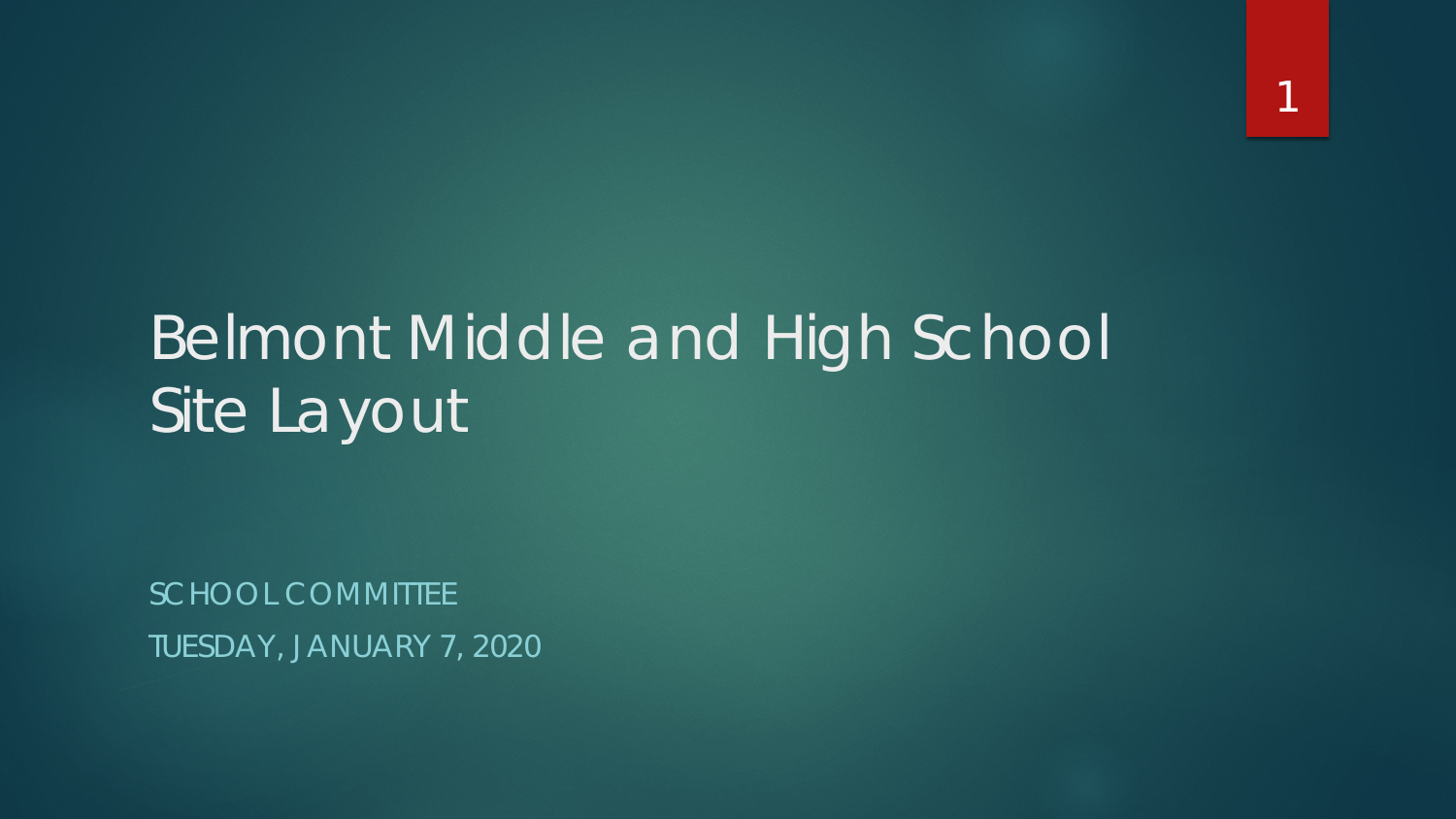# The Challenge:

- To create a campus layout that supports Belmont High School athletic programs and minimizes negative impact on a particular program
- and …..
- Which serves as the athletic spaces for Town, school and community use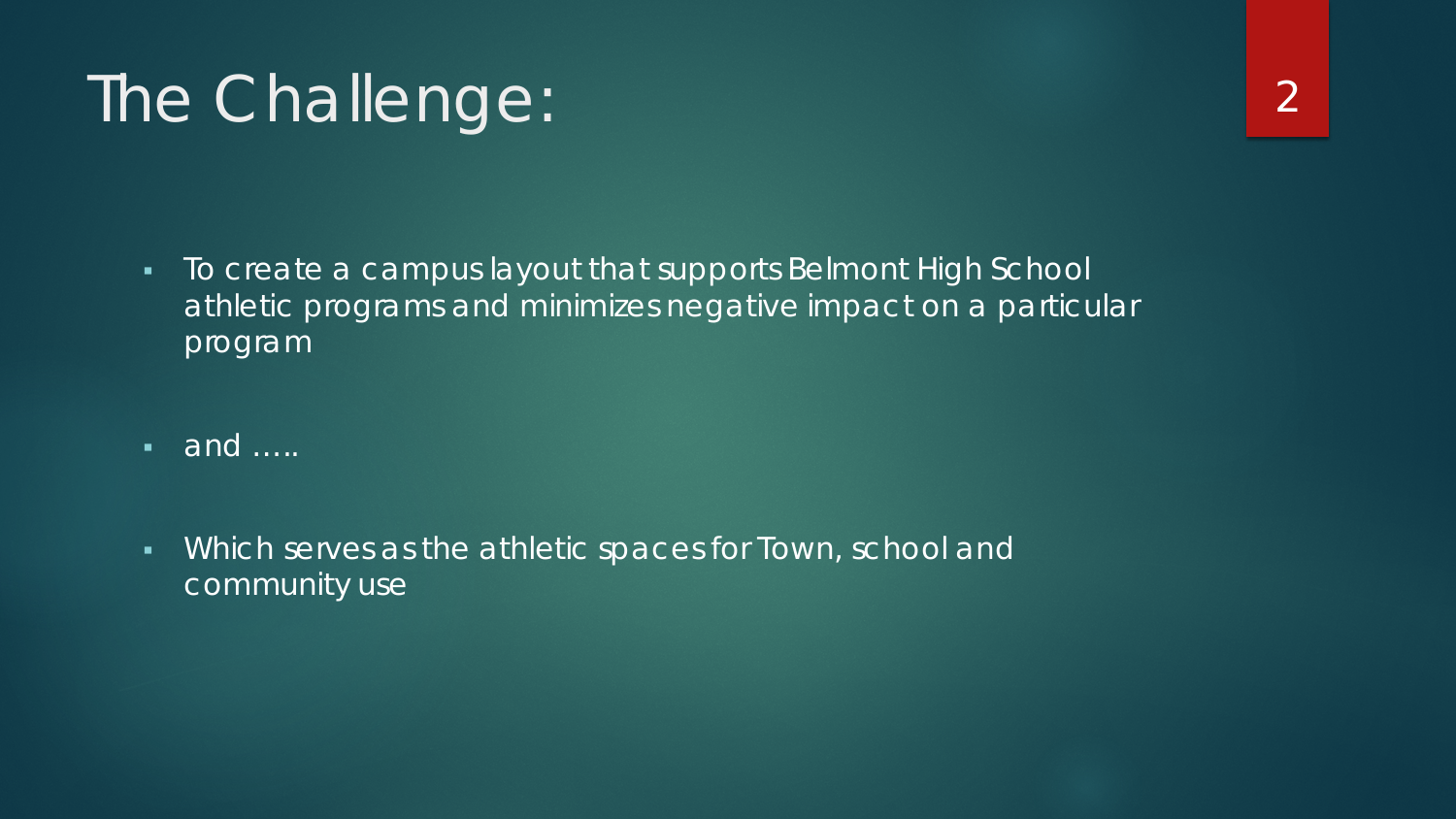### Context and Timeline

- ▶ The Belmont Middle and High School Building Committee (BMHSBC) proposed many building configurations to the community starting in 2017.
- $\blacktriangleright$  The options for the project included a design that had:
	- A total renovation of the current school,
	- A new building with renovation to the existing school building and
	- ▶ An entirely new building.
- $\blacktriangleright$  The project was further challendged by the discussion and decision of how many grades the school would serve: A. 9-12, B. 8-12, C. 7-12.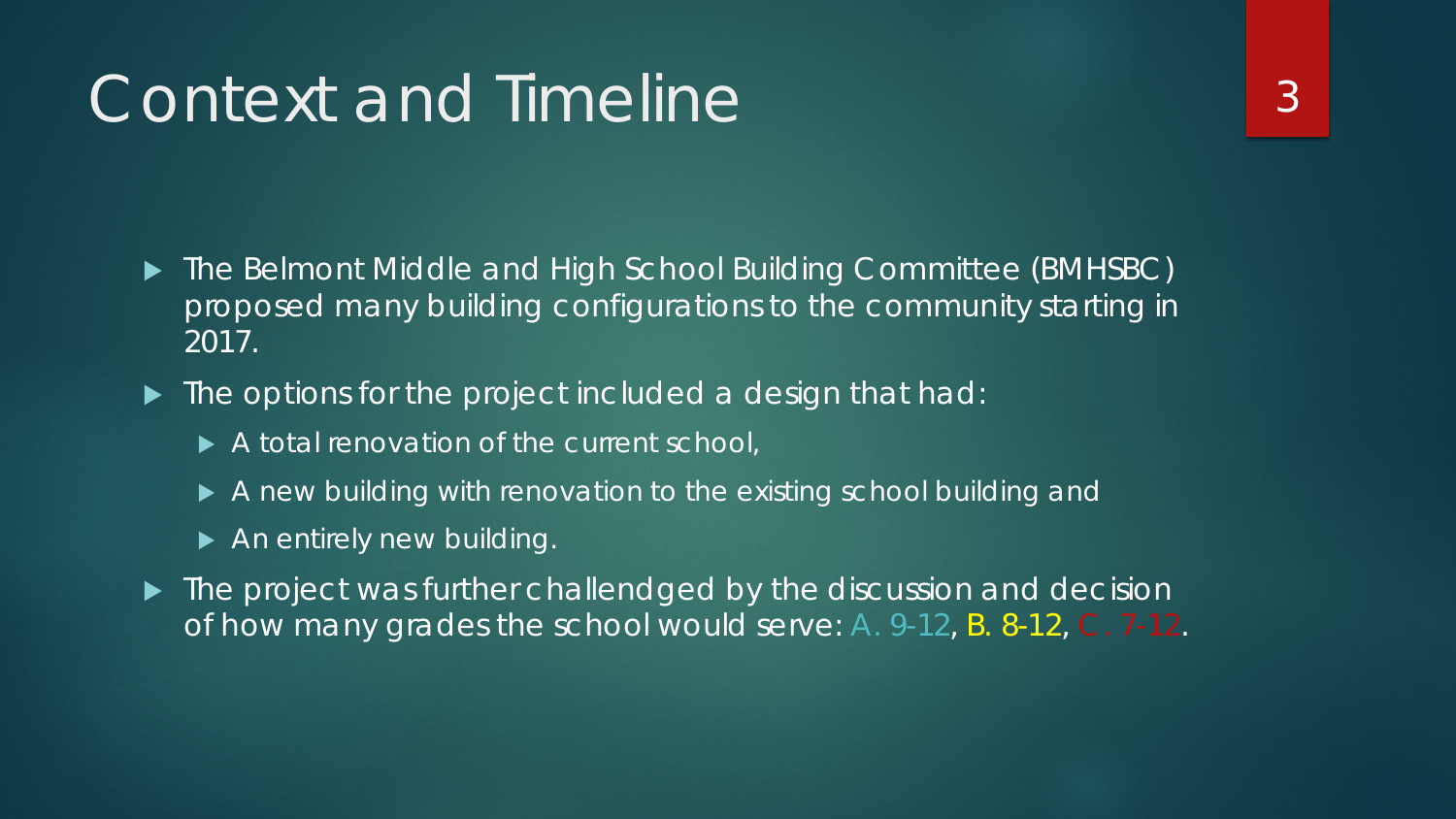### Context and Timeline

Each of those options were discussed and decided at various public meetings held by the BMHSBC.

Each of those building configurations impacted the project, as the footprint of the new building, combined with restrictions of the available site, were limiting factors.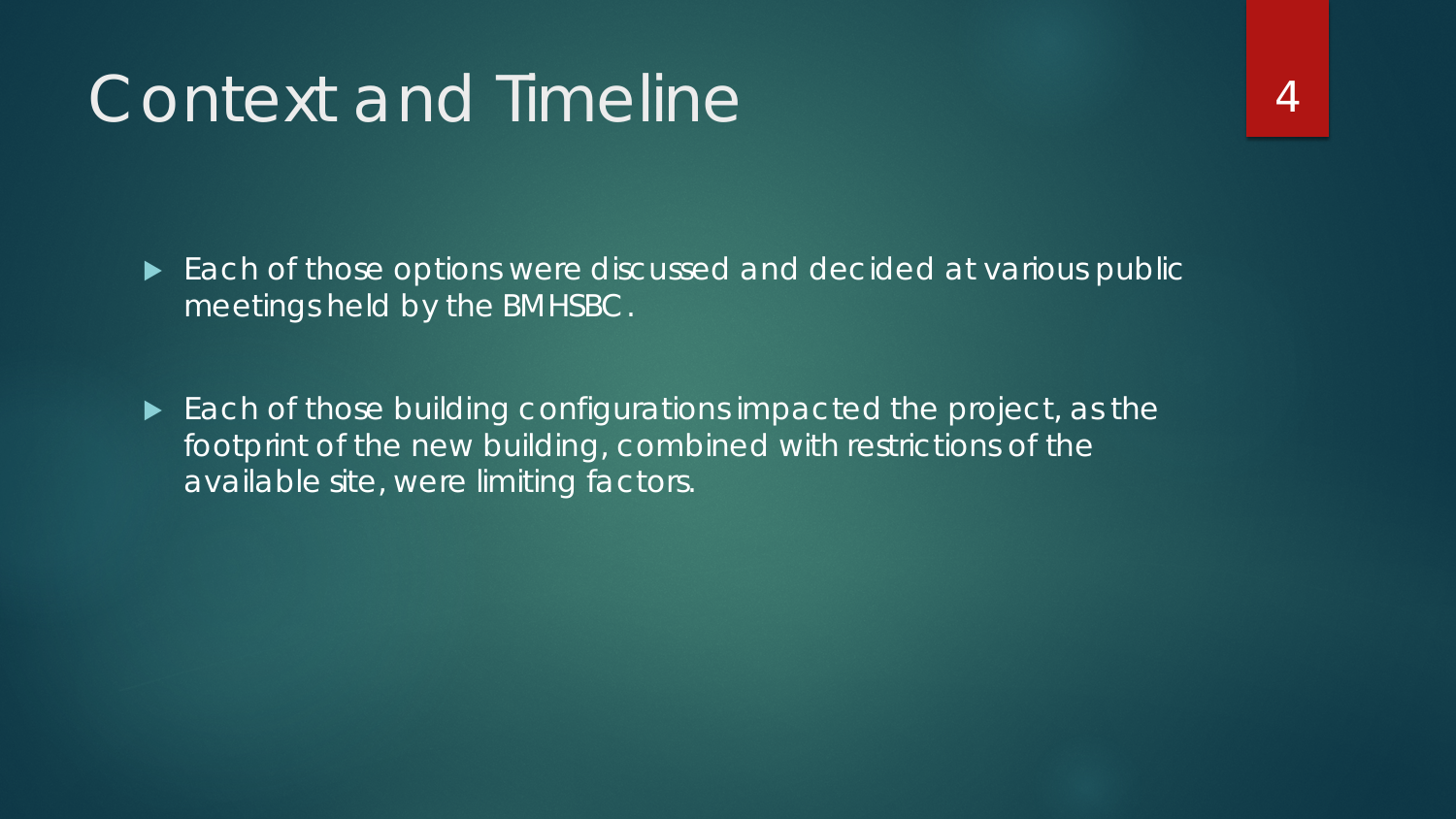### Site Decisions

- When the footprint and size of the school was determined, the goal of the school department was to keep all athletic spaces intact on the new campus.
- $\blacktriangleright$  From the start this was a challenge as we had a much larger building on the site, thus reducing the available space for athletics.
- When we reviewed the multiple versions of how to best use the space, it became evident that some athletic programming (courts or fields) needed to be placed off campus.
- Each version had compromises in program access and the functional use of the spaces during each season.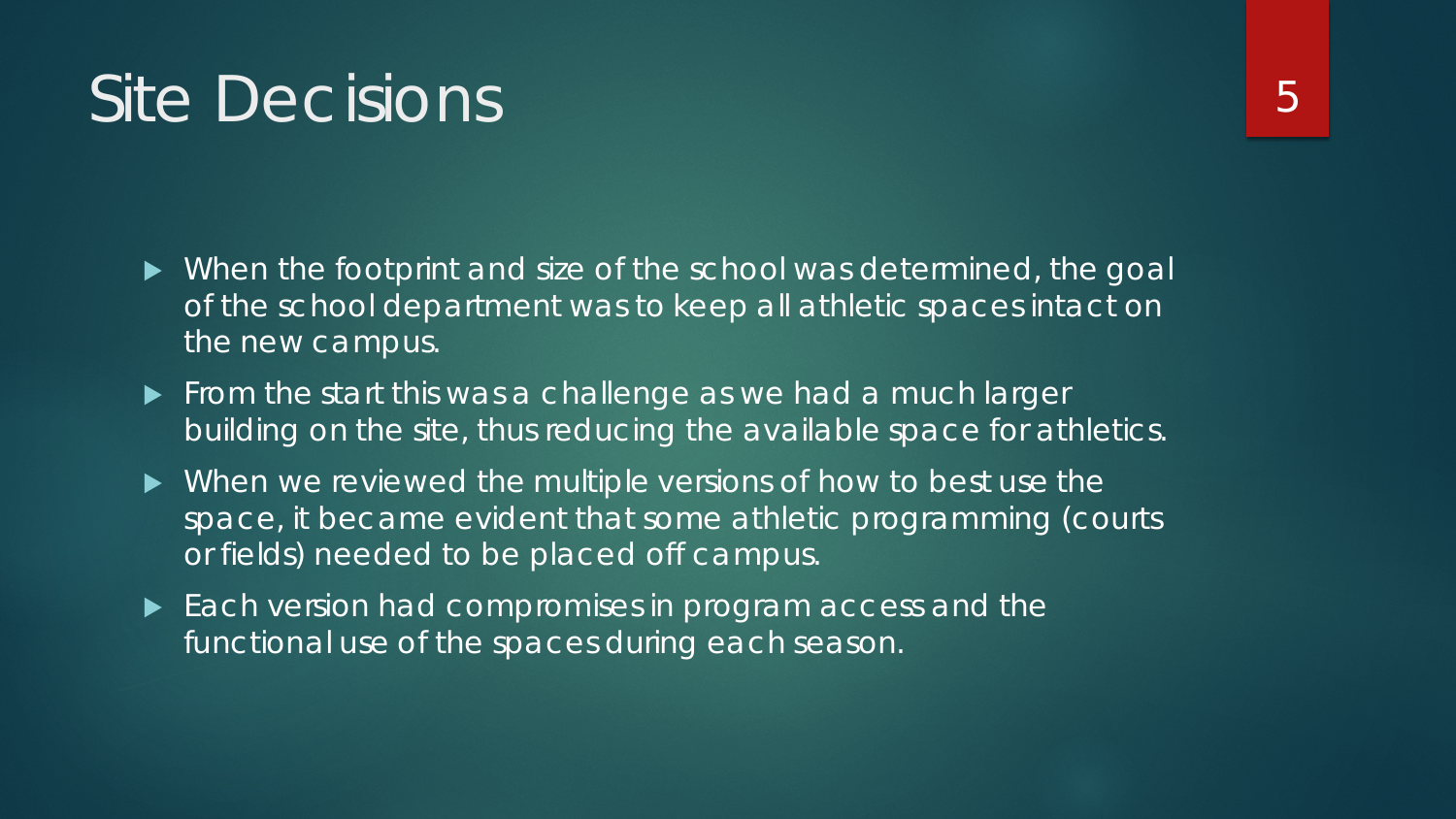## Site Decisions

 $\blacktriangleright$  There were two determining factors during the review process:

- $\blacktriangleright$  What was the most universal and efficient use of the space over the course of all seasons, given they are utilized by many different sports and user groups.
- Keeping our Title IX mandate in mind.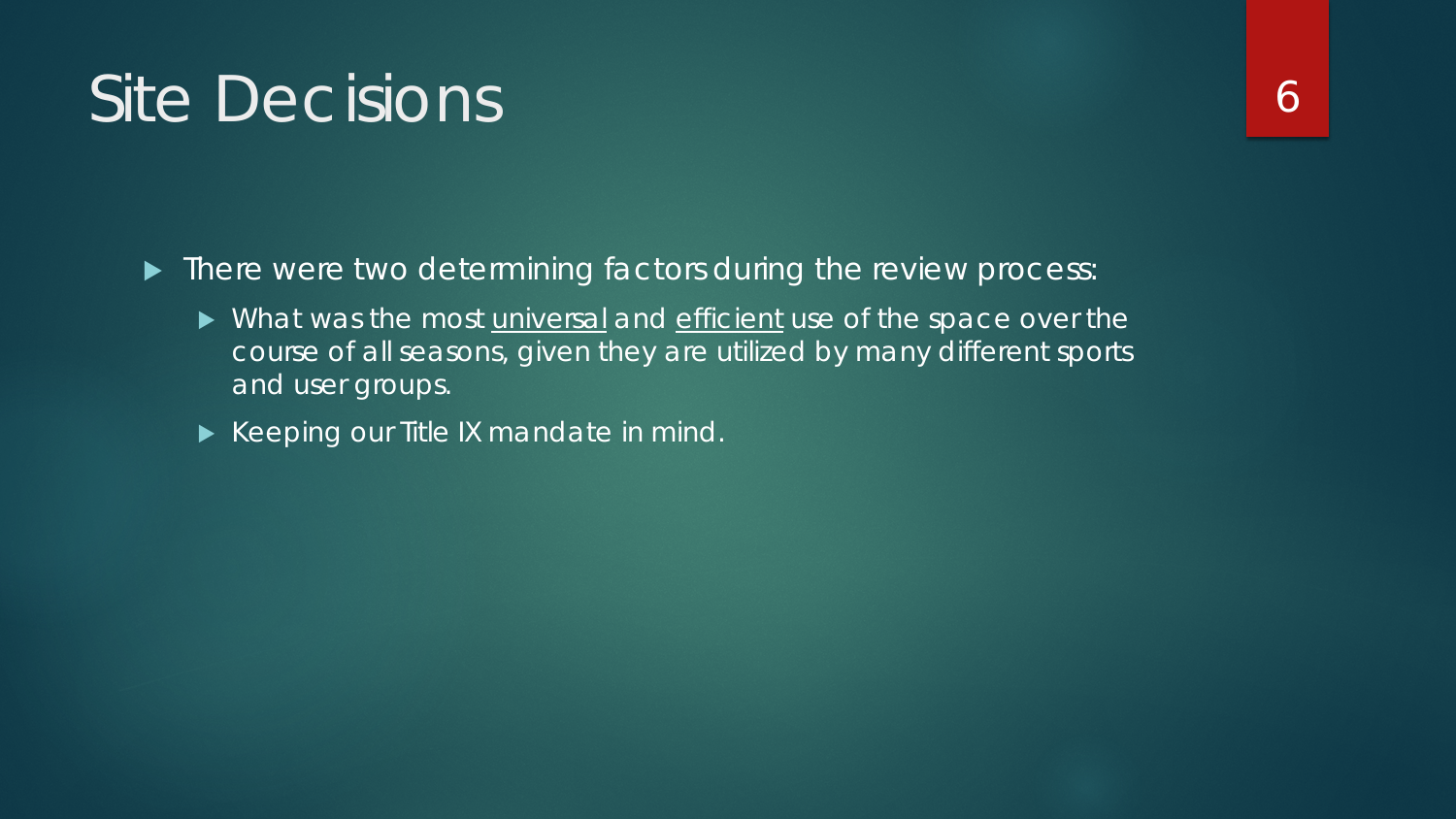#### Original Decision – West of Harris Field

- ▶ The decision made on the available area west of Harris Field was based on the space utilization that provided maximum use by as many possible user types across the different sport seasons.
- $\blacktriangleright$  The decision for softball and baseball diamonds with a rectangular multi-sport space in the middle was based on the increasing needs of all athletic programs at BHS, Town Youth programs and community use.
- $\blacktriangleright$  This decision left no tennis courts on the site.
- Given this decision, the goal of the school department and recreation department was to pursue Community Preservation Act funding to add two courts to the Winn Brook site in order to support BHS tennis.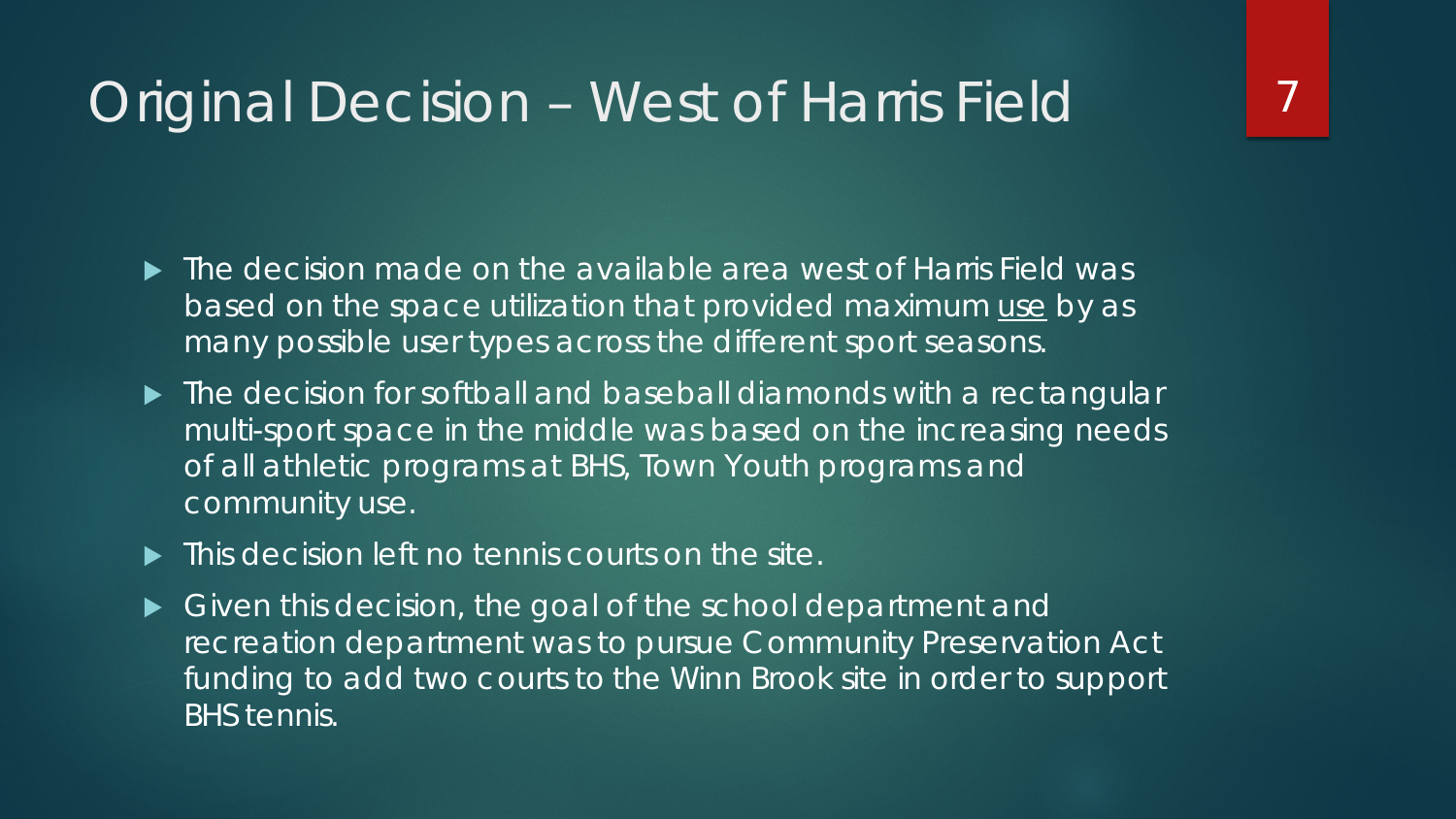# Request for Decision to be Reviewed

During the Fall of 2019 …

- $\blacktriangleright$  Several meetings with the tennis advocates
- Meeting with youth baseball and softball representative
- Meeting with youth boys and girls soccer representative
- $\blacktriangleright$  This process included discussion and collaboration with our Athletic Director and our Town partners in the Belmont Recreation Department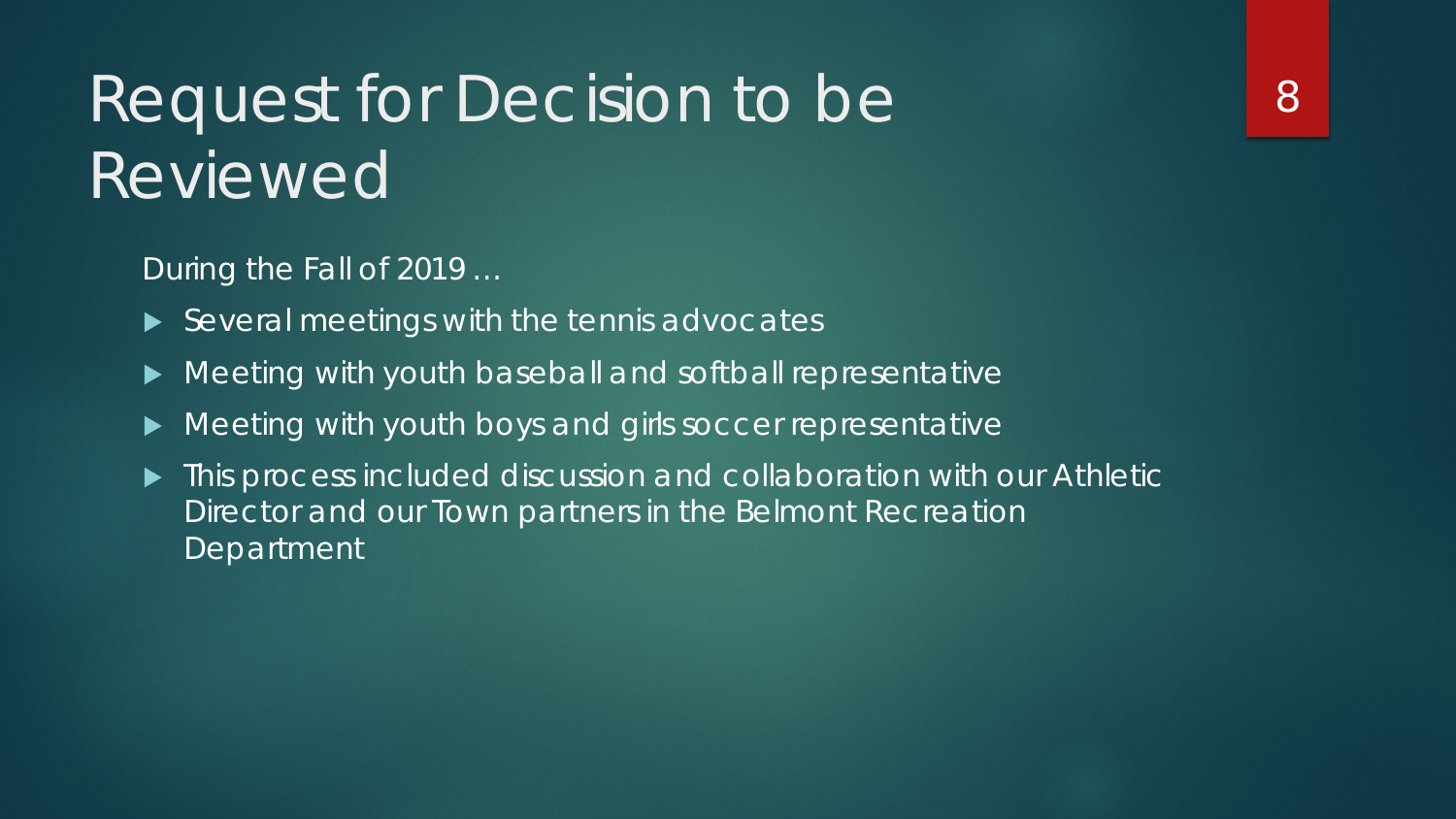#### Facts: Tennis Court Comparison

| Community      | <b>Town Courts</b><br>Total (incl HS) | Courts at HS   | <b>HS Courts</b> | <b>DLS 2015</b><br>Population |
|----------------|---------------------------------------|----------------|------------------|-------------------------------|
| <b>Belmont</b> | ** $12$                               | $\Omega$       | n <sub>O</sub>   | 25,500                        |
| Burlington     | 8                                     | $\overline{0}$ | n <sub>O</sub>   | 25,900                        |
| Lexington      | 17                                    | 10             | yes              | 33,400                        |
| <b>Melrose</b> | 8                                     | $\Omega$       | n <sub>O</sub>   | 28,000                        |
| Reading *      | 12                                    | $\Omega$       | no               | 25,700                        |
| Stoneham       | 8                                     | 8              | yes              | 22,000                        |
| Wakefield      | 9                                     | 6              | yes              | 26,900                        |
| Watertown      | 15                                    | $\Omega$       | n <sub>O</sub>   | 34,300                        |
| Wilmington     | 7                                     | $\overline{4}$ | yes              | 23,500                        |
| Winchester     | 18                                    | $\Omega$       | n <sub>O</sub>   | 22,400                        |
| Woburn         | 6                                     | 4              | yes              | 39,500                        |

\* Location within 500 ft. from school

\*\* Belmont would increase to 16 courts when adding two at Winn Brook and replacing the two courts at CMS when modular units are removed.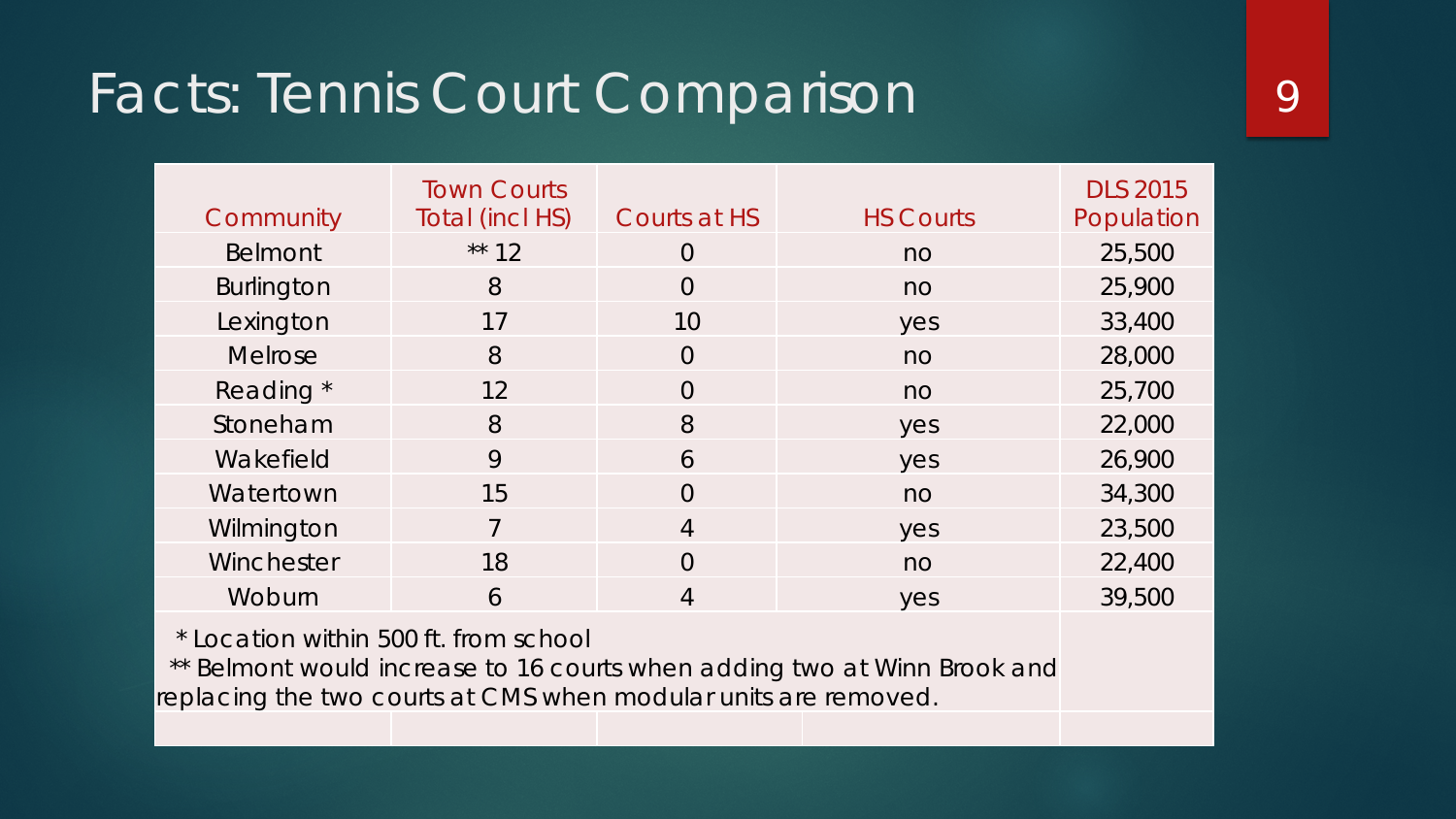#### Facts: High School Number of Teams and **Participants**

10

Three year average participation over the years 2016, 2017 & 2018:

- Fall 467 participants
- Winter 386 participants
- Spring 406 participants

Numbers of Varsity & Sub Varsity Programs:

- **Fall (10) varsity & (14) sub varsity**
- Winter (11) varsity & (12) sub varsity
- Spring (10)varsity & (11) sub varsity
- $\blacksquare$  Total (31) varsity & (37) sub varsity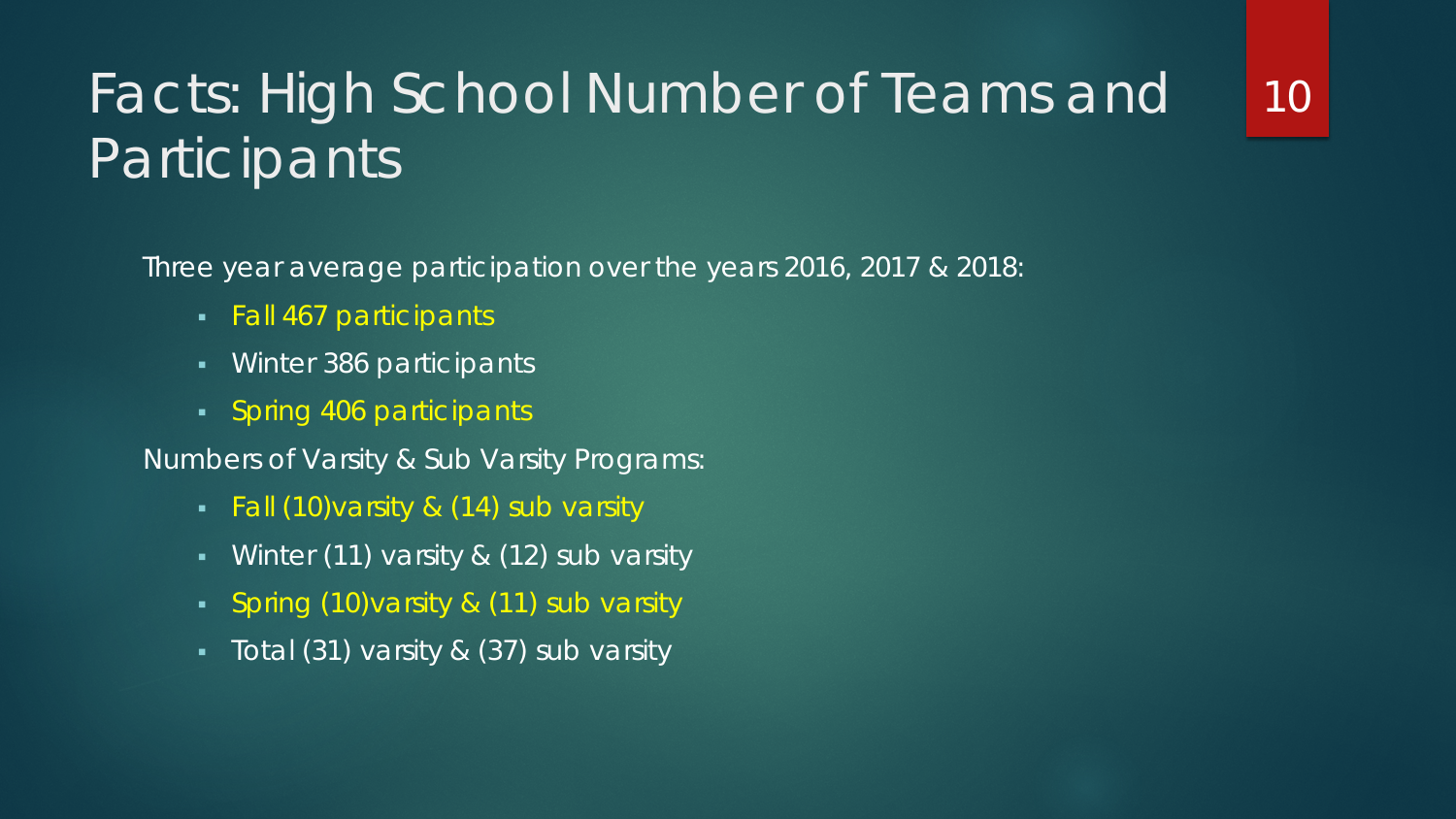# Facts: Youth Program Impact

*Additional Town use of recreational and athletic spaces*:

- Belmont Youth Soccer serves over 1,500 children in the fall and spring.
- Belmont Youth Softball and Baseball serves roughly 500 children in the spring, summer and fall.
- **Figure 1** Tennis does not have a formal youth program.
- We did not seek the amount of children who participate in youth programs for lacrosse or field hockey.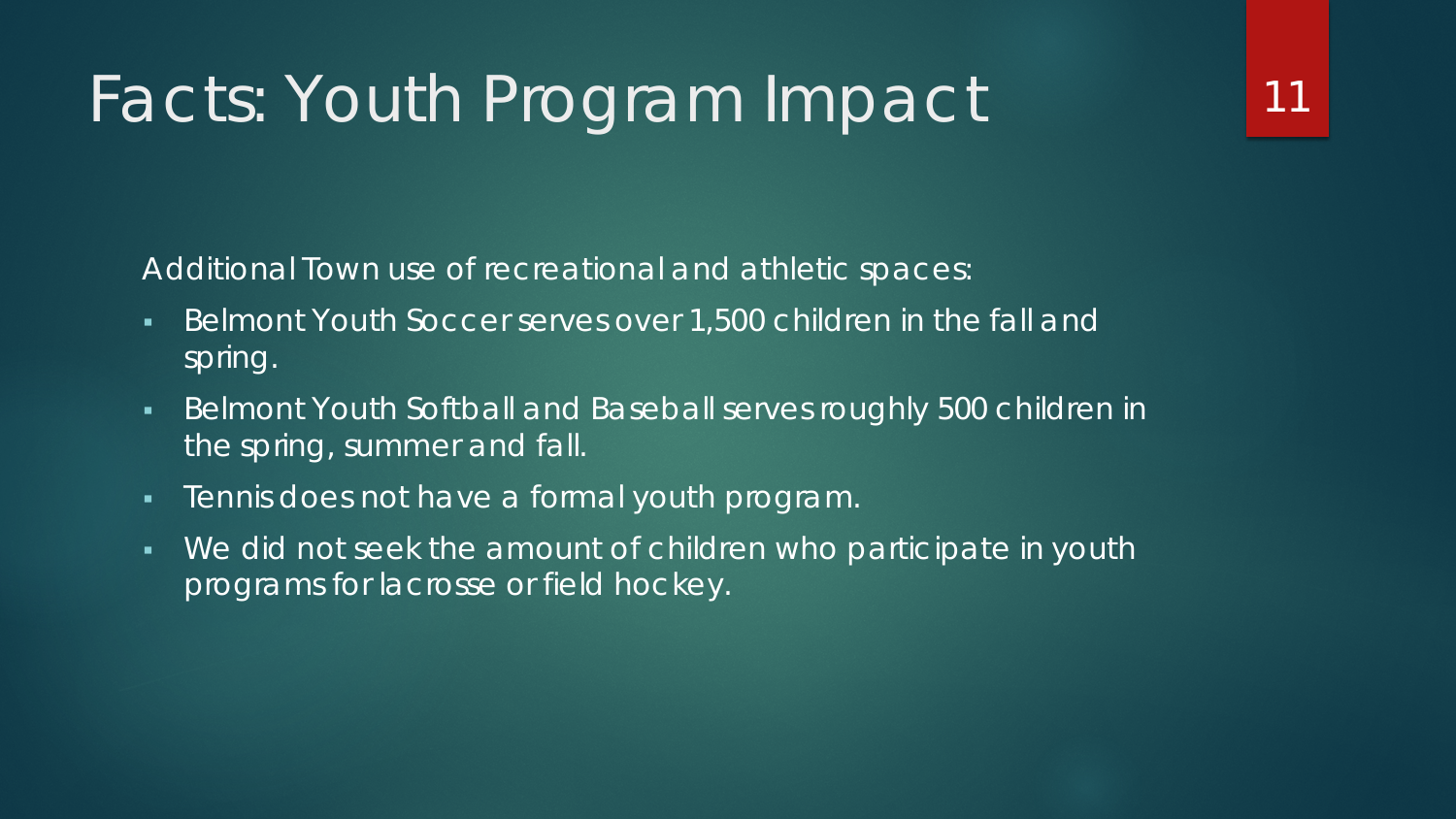#### Partnering on Efficient Use of Town Funds

- ▶ The School Department in partnership with the Town is looking to be thoughtful stewards of the tax dollar.
- $\blacktriangleright$  This includes use of the area west of Harris Field as these fields are used by the entire Town and paid for with taxpayer dollars.
- **This includes attempting to engage a public / private partnership for** the rink with the goal of saving taxpayer dollars.
- ▶ The BMHSBC has proactively engaged in discussions with Town groups that support the Community Path and the Intergenerational Path to provide efficiencies in design and expense to the Town.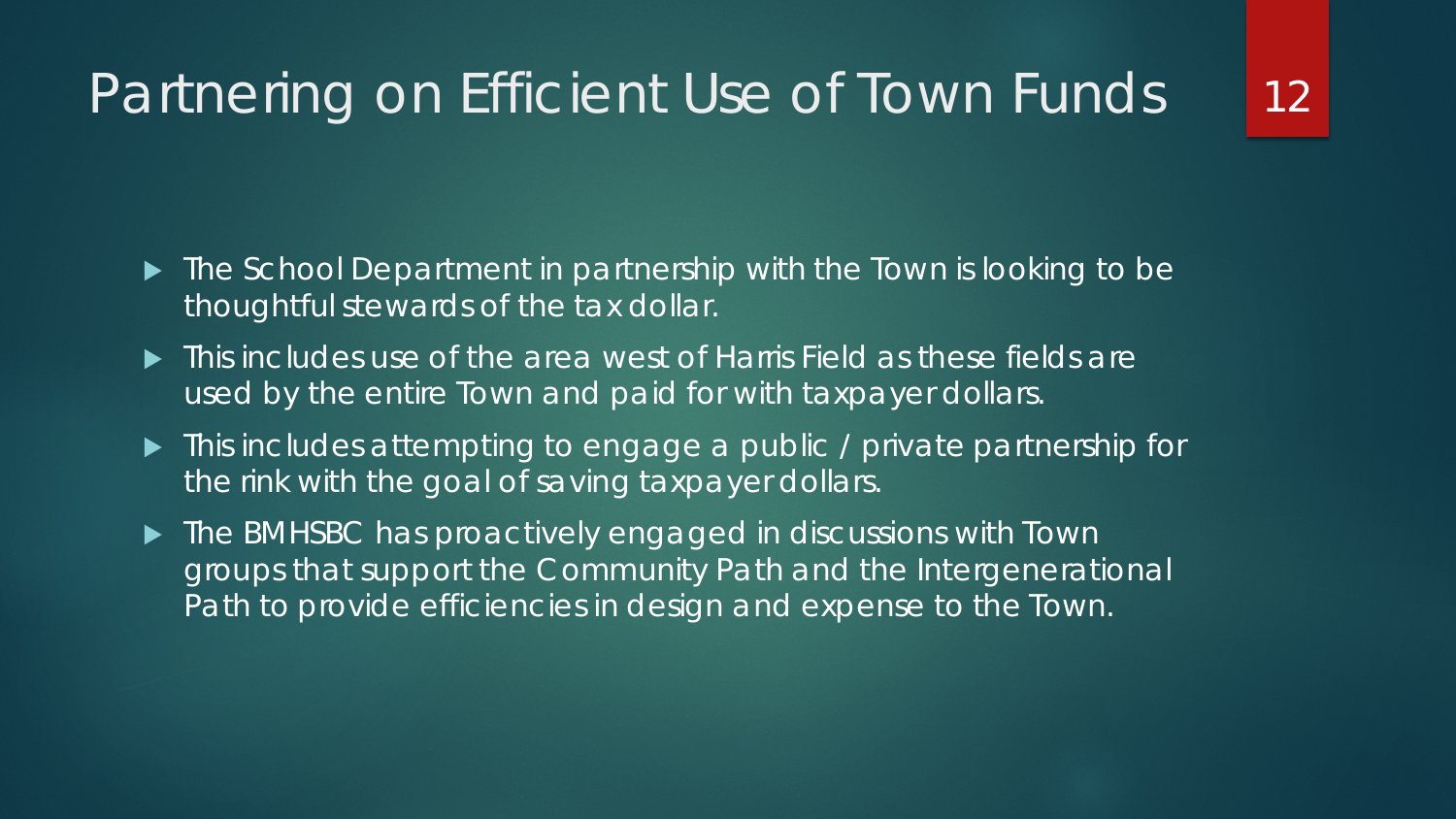# Thought Process

- There is less space on the site due to the increase in building footprint.
- Some program or field space needs to be reduced and moved.
- The goal of having all current athletic space in the new site is not feasible.
- Supporting all varsity programs, including tennis on the site is challenged by demand for optimal utilization of our limited space for school and Town use.
- Moving baseball to Winn Brook would limit the access of other programs (soccer, baseball, lacrosse) throughout the Town.
- The addition of courts at Winn Brook would make the BHS Tennis program whole and be the least disruptive the universal use of Town of Belmont space.